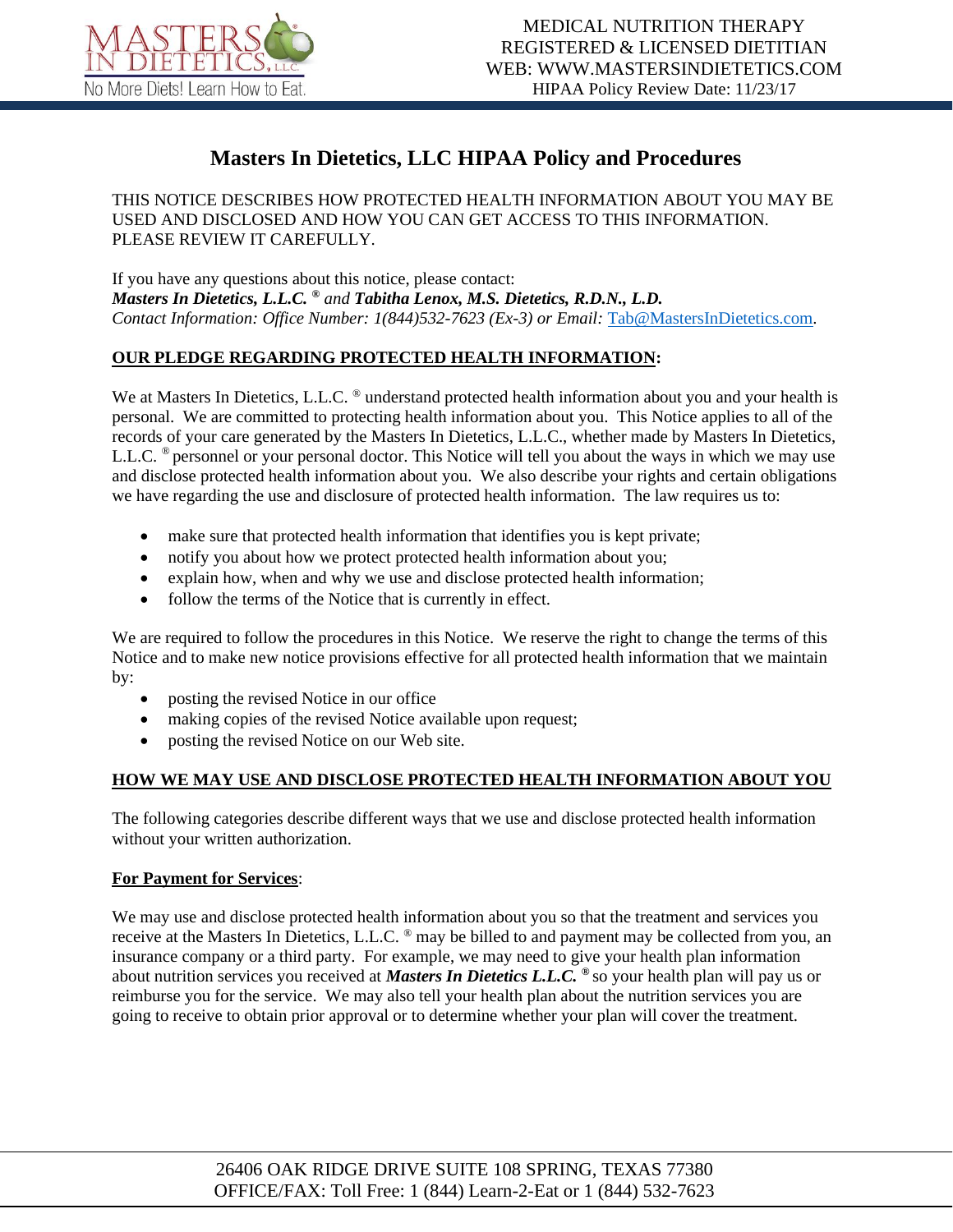

## **For Treatment**:

We may use protected health information about you to coordinate or manage your medical treatment or services. We may disclose protected health information about you to doctors, nurses, technicians, medical students, or other Masters In Dietetics, L.L.C. personnel who are involved in taking care of you. Masters In Dietetics, L.L.C. *®* office team members may also share protected health information about you in order to coordinate the different things you need, such as prescriptions, lab work and x-rays. We also may disclose protected health information about you to people outside Masters In Dietetics, L.L.C. who may be involved in your medical care, such as clergy or others we use to provide services that are part of your care. We may use and disclose protected health information to contact you as a reminder that you have an appointment for treatment or medical care at Masters In Dietetics, L.L.C. We may use and disclose protected health information to tell you about or recommend possible treatment options or alternatives or health-related benefits or services that may be of interest to you.

## **For Health Care Operations**:

We may use and disclose protected health information about you for *Masters In Dietetics, L.L.C. ®* health care operations, such as our quality assessment and improvement activities, case management, coordination of care, business planning, customer services and other activities. These uses and disclosures are necessary to run the facility, reduce health care costs, and make sure that all of our patients receive quality care. For example, we may use protected health information to review our treatment and services and to evaluate the performance of the dietitian who is providing your services. We may also combine protected health information about many Masters In Dietetics, L.L.C. ® patients to decide what additional services the Masters In Dietetics, L.L.C. ® should offer, what services are not needed, and whether certain new treatments are effective. We may also disclose information to doctors, nurses, technicians, medical students, and other Masters In Dietetics, L.L.C. ® personnel or business associates for review and learning purposes. We may also combine the protected health information we have with protected health information from other health care facilities to compare how we are doing and see where we can make improvements in the care and services we offer. We may remove information that identifies you from this set of protected health information, so others may use it to study health care and health care delivery without learning who the specific patients are. We may also contact you as part of a fundraising effort.

Subject to applicable state law, in some limited situations the law allows or requires us to use or disclose your health information for purposes beyond treatment, payment, and operations. However, some of the disclosures set forth below may never occur at our facilities.

#### **For Research Purposes**:

We may disclose your PHI to researchers when their research has been approved by an institutional review board or privacy board that has reviewed the research proposal and established protocols to ensure the privacy of your information.

## **As Required by Law**:

We will disclose protected health information about you when required to do so by federal, state or local law.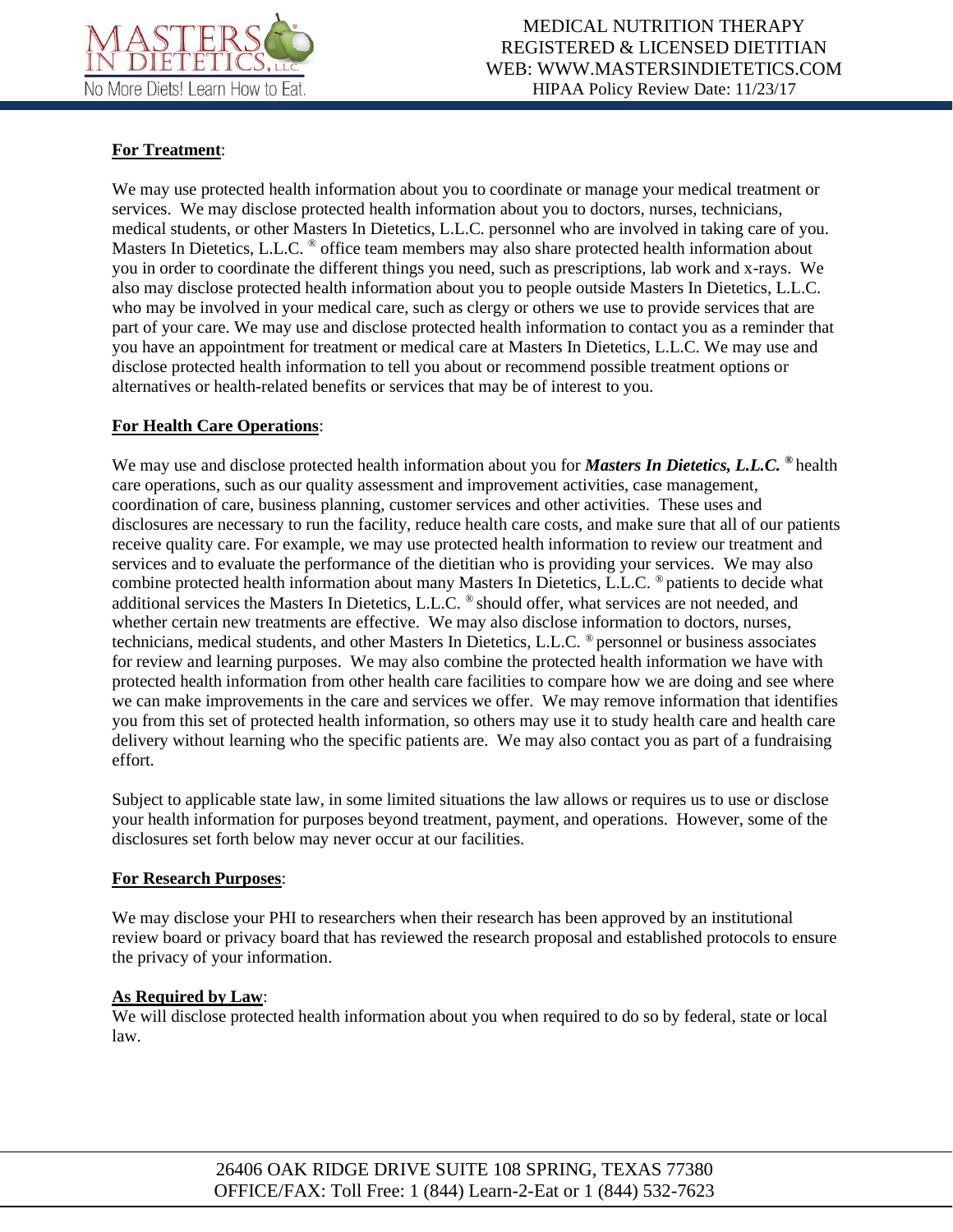

## **To Identify Health Risks**:

We may disclose protected health information about you to a government authority if we reasonably believe you are a victim of abuse, neglect or domestic violence. We will only disclose this type of information to the extent required by law, if you agree to the disclosure, or if the disclosure is allowed by law and we believe it is necessary to prevent or lessen a serious and imminent threat to you or another person.

### **For Judicial and Administrative Proceedings**:

If you are involved in a lawsuit or dispute, we may disclose your information in response to a court or administrative order. We may also disclose health information about you in response to a subpoena, discovery request, or other lawful process by someone else involved in the dispute, but only if efforts have been made, either by us or the requesting party, to tell you about the request or to obtain an order protecting the information requested.

#### **For Business Associates:**

We may disclose information to business associates who perform services on our behalf (such as billing companies) however, we require them to appropriately safeguard your information.

### **For Public Health:**

As required by law, we may disclose your protected health information to public health or legal authorities charged with preventing or controlling disease, injury, or disability.

#### **To Avert a Serious Threat to Health or Safety**:

We may use and disclose protected health information about you when necessary to prevent a serious threat to your health and safety or the health and safety of the public or another person.

#### **For Health Oversight Activities**:

We may disclose protected health information to a health oversight agency for activities authorized by law. These activities include audits, investigations, and inspections, as necessary for licensure and for the government to monitor the health care system, government programs, and compliance with civil rights laws.

#### **Right to a Paper Copy of This Notice**:

You have the right to a paper copy of this Notice at any time by contacting *us.*

#### **Organ and Tissue Donation**:

If you are an organ donor, we may release protected health information to organizations that handle organ procurement or organ, eye or tissue transplantation or to an organ donation bank, as necessary to facilitate organ or tissue donation and transplantation.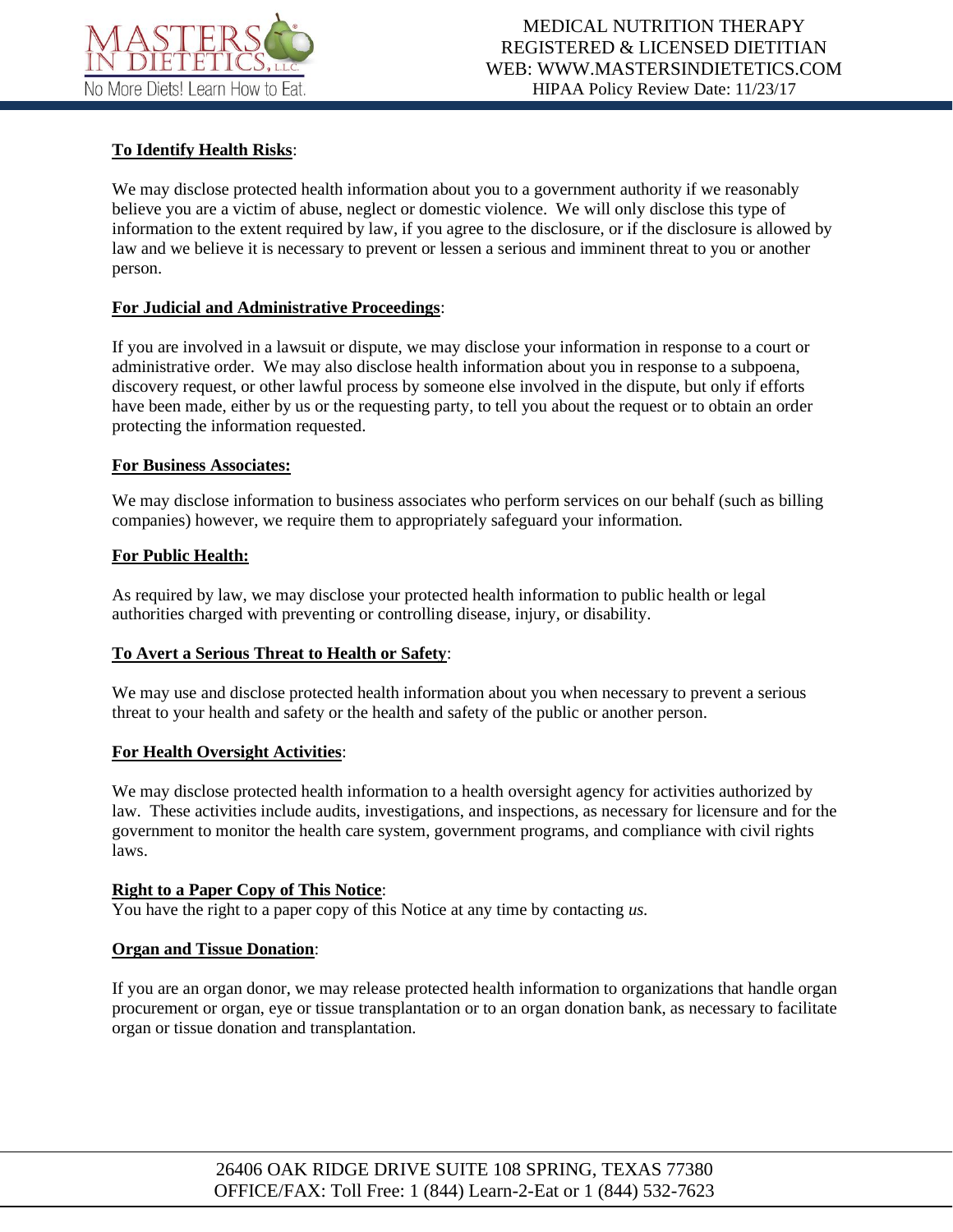

### **Law Enforcement:**

We may release protected health information as required by law, or in response to an order or warrant of a court, a subpoena, or an administrative request. We may also disclose protected health information in response to a request related to identification or location of an individual, victims of crime, decedents, or a crime on the premises.

### **Special Government Functions:**

If you are a member of the armed forces, we may release protected health information about you if it relates to military and veteran's activities. We may also release your protected health information for national security and intelligence purposes, protective services for the President, and medical suitability or determinations of the Department of State.

### **Coroners, Medical Examiners, and Funeral Directors:**

We may release protected health information to a coroner or medical examiner. This may be necessary, for example, to identify a deceased person or determine the cause of death. We may also disclose protected health information to funeral directors consistent with applicable law to enable them to carry out their duties.

### **Correctional Institutions and Other Law Enforcement Custodial Situations:**

If you are an inmate of a correctional institution or under the custody of a law enforcement official, we may release protected health information about you to the correctional institution or law enforcement official as necessary for your or another person's health and safety.

#### **Worker's Compensation:**

We may disclose information as necessary to comply with laws relating to worker's compensation or other similar programs established by law.

**Food and Drug Administration:** We may disclose to the FDA, or persons under the jurisdiction of the FDA, protected health information relative to adverse events with respect to drugs, foods, supplements, products and product defects, or post marketing surveillance information to enable product recalls, repairs, or replacement.

## **YOU CAN OBJECT TO CERTAIN USES AND DISCLOSURES:**

Unless you object, or request that only a limited amount or type of information be shared, we may use or disclose protected health information about you in the following circumstances:

- We may share with a family member, relative, friend or other person identified by you protected health information directly relevant to that person's involvement in your care or payment for your care. We may also share information to notify these individuals of your location, general condition or death.
- We may share information with a public or private agency (such as the American Red Cross) for disaster relief purposes. Even if you object, we may still share this information if necessary for the emergency circumstances.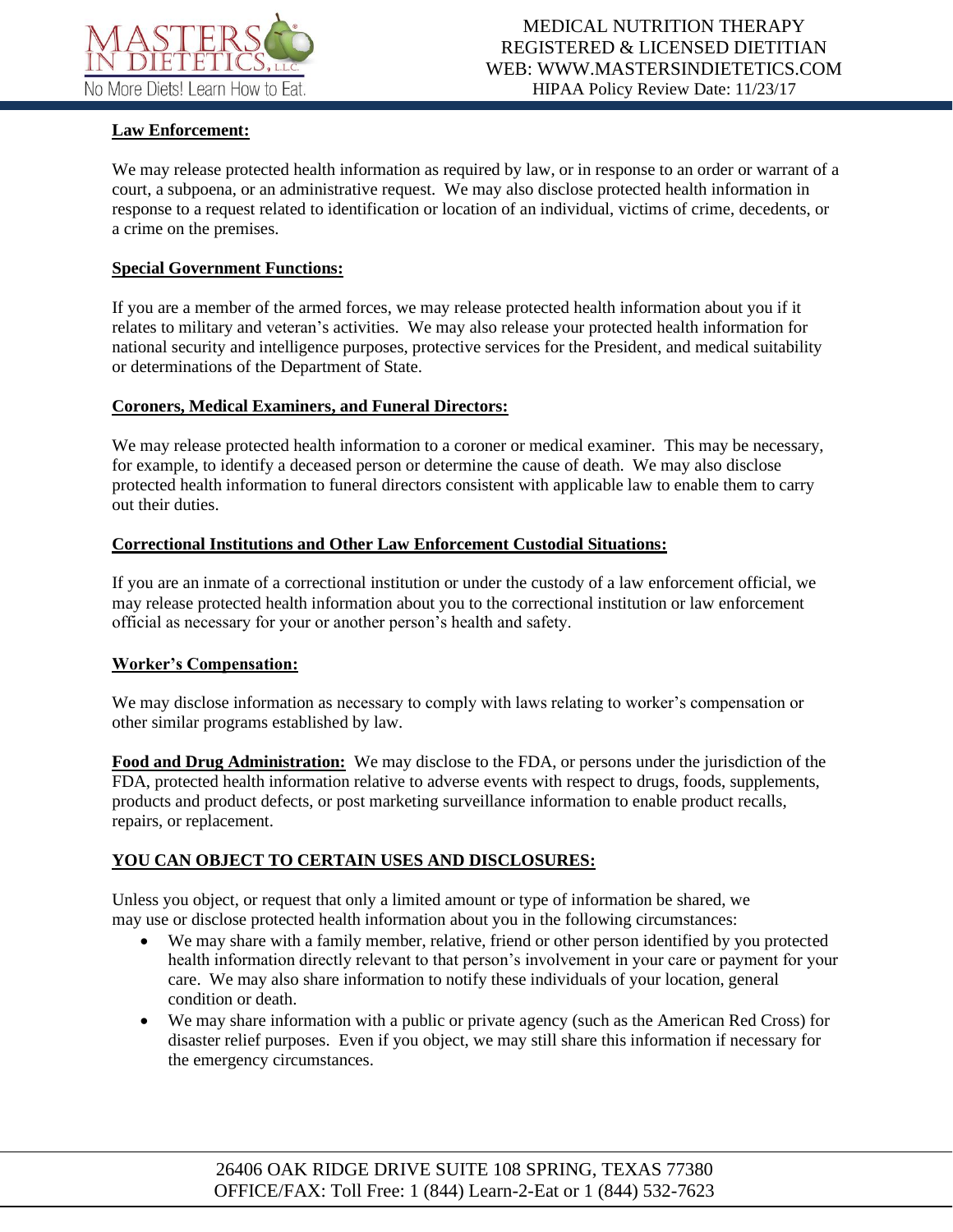

If you would like to object to use and disclosure of protected health information in these circumstances, please call or write to our contact person listed on page 1 of this Notice.

## **YOUR RIGHTS REGARDING PROTECTED HEALTH INFORMATION ABOUT YOU**

You have the following rights regarding protected health information we maintain about you:

#### **Right to Inspect and Copy**:

You have the right to inspect and copy protected health information that may be used to make decisions about your care. Usually, this includes medical and billing records.

To inspect and copy protected health information that may be used to make decisions about you, you must submit your request in writing *to Masters In Dietetics, L.L.C*. If you request a copy of the information, we may charge a fee for the costs of copying, mailing or other supplies associated with your request, and we will respond to your request no later than 30 days after receiving it. There are certain situations in which we are not required to comply with your request. In these circumstances, we will respond to you in writing, stating why we will not grant your request and describe any rights you may have to request a review of our denial.

### **Right to Amend**:

If you feel that protected health information we have about you is incorrect or incomplete, you may ask us to amend or supplement the information. To request an amendment, your request must be made in writing and submitted *to Masters In Dietetics, L.L.C*. In addition, you must provide a reason that supports your request. We will act on the request for an amendment no later than 60 days after receiving the request. We may deny your request for an amendment if it is not in writing or does not include a reason to support the request, and will provide a written denial to you. In addition, we may deny your request if you ask us to amend information that:

- Was not created by us, unless the person or entity that created the information is no longer available to make the amendment;
- Is not part of the protected health information kept by Masters In Dietetics, L.L.C.
- Is not part of the information which you would be permitted to inspect and copy; or
- We believe is accurate and complete.

#### **Right to an Accounting of Disclosures**:

You have the right to request an "accounting of disclosures." This is a list of the disclosures we made of protected health information about you. To request this list or accounting of disclosures, you must submit your request in writing to Masters In Dietetics, L.L.C. You may ask for disclosures made up to six years before your request (not including disclosures made before April 14, 2003). The first list you request within a 12-month period will be free. For additional lists, we may charge you for the costs of providing the list. We are required to provide a listing of all disclosures except the following:

- For your treatment
- For billing and collection of payment for your treatment
- For health care operations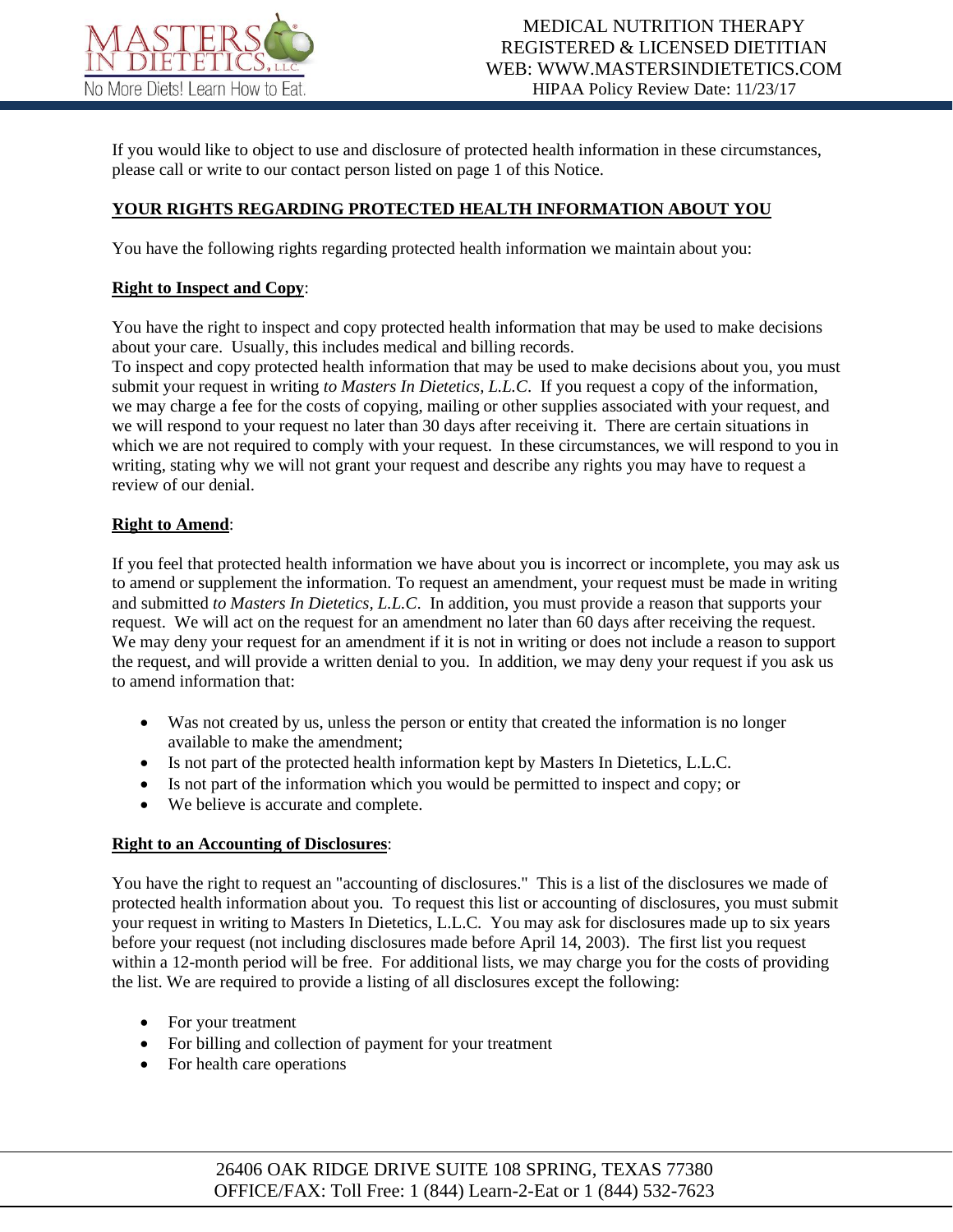

## **Right to an Accounting of Disclosures (continued):**

- Made to or request by you, or that you authorized
- Occurring as a byproduct of permitted use and disclosures
- For national security or intelligence purposes or to correctional institutions or law enforcement regarding inmates
- As part of a limited data set of information that does not contain information identifying you

### **Right to Request Restrictions**:

You have the right to request a restriction or limitation on the protected health information we use or disclose about you for treatment, payment or health care operations or to persons involved in your care. We are not required to agree to your request. If we do agree, we will comply with your request unless the information is needed to provide you emergency treatment, the disclosure is to the Secretary of the Department of Health and Human Services, or the disclosure is for one of the purposes described on pages 4-5. To request restrictions, you must make your request in writing to *Masters In Dietetics, L.L.C.*

#### **Right to Request Confidential Communications**:

You have the right to request that we communicate with you about medical matters in a certain way or at a certain location. For example, you can ask that we only contact you at work or by mail. To request confidential communications, you must make your request in writing to Masters In Dietetics. We will accommodate all reasonable requests.

## **OTHER USES AND SUPPLEMENTAL DISCLOSURES:**

We use social media applications to communicate to you regarding updates within the company. You have the option to opt out of the monthly newsletter and Masters In Dietetics, L.L.C. updates at any time. Your contact information and email address will not be sold to by Masters In Dietetics, L.L.C. With any technology there is a possibility that your protected Health information may be exposed or compromised. However, Masters In Dietetics, L.L.C. takes precautions to reduce any possible risks by:

- Creating and implementing policies for using new applications
- Coding paper and digital charts with an alpha numeric code
- Using HIPAA compliant answering service, teleconferencing, and email systems
- Keeping our internal firewalls updated on all office computers exposure to hackers
- Installing antiviral software on all office computers and laptops
- Office cellphones are used for office team member and patient communications
- Our office phones are password and fingerprint protected for extra security and confidence in open communication with office team members
- Providing a subscription to the patient portal for secure communication with the RDN

We will obtain your written authorization before using or disclosing your protected health information for purposes other than those provided for above (or as otherwise permitted or required by law). You may revoke this authorization in writing at any time. Upon receipt of the written revocation, we will stop using or disclosing your information, except to the extent that we have already taken action in reliance on the authorization.